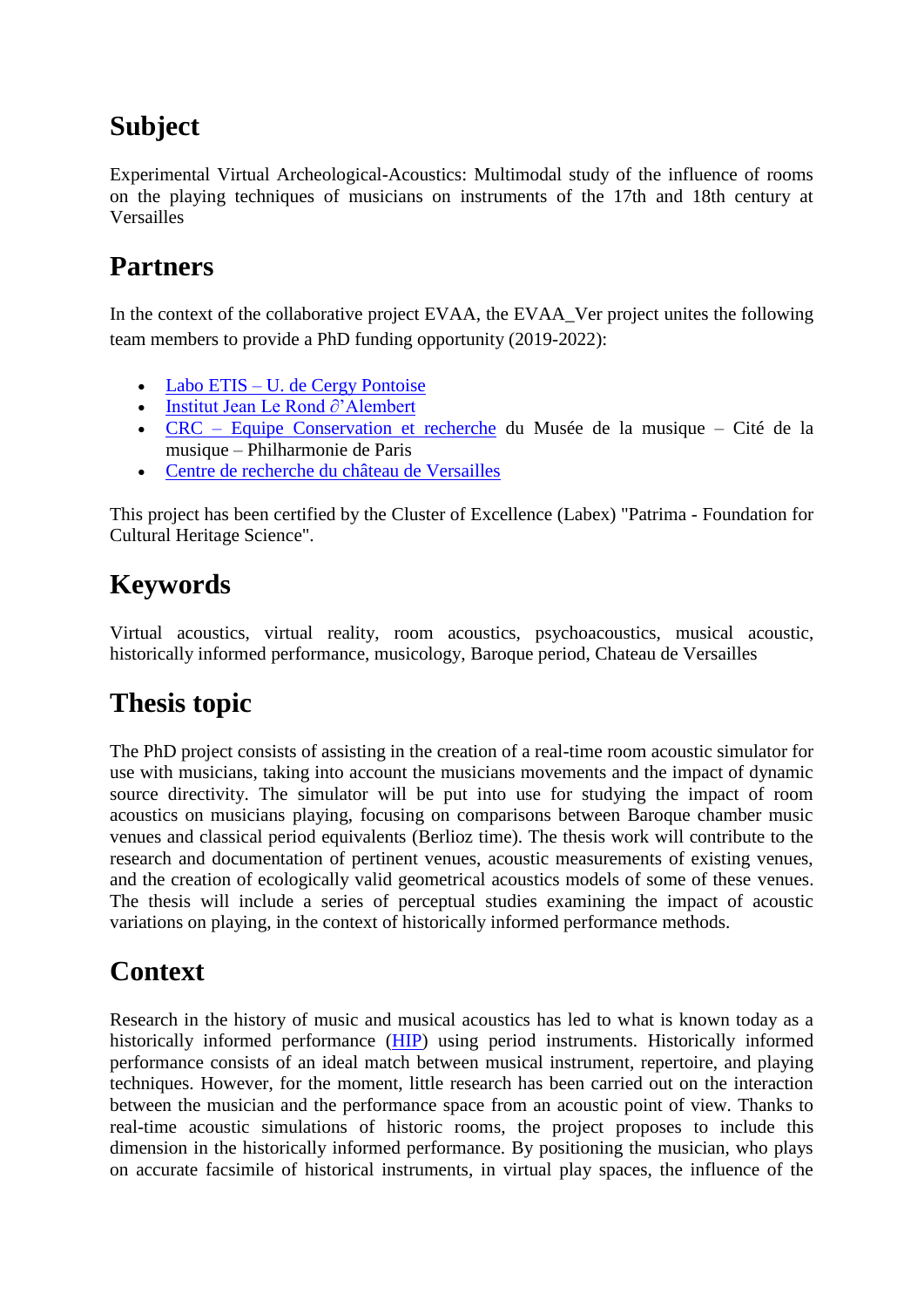sound and visual environment on the musical practice can be studied. One of the innovative aspects of this thesis subject is to couple a real-time acoustic simulator with a visual room simulator providing musicians with an immersive audio-visual experience. This tool, beyond understanding baroque and classical musical practices will also help to understand the technical evolutions of instruments of the corpus selected in relation to the evolution of the concert halls.

The EVAA\_Ver project will build on the results obtained in the [VERSPERA](https://verspera.hypotheses.org/) project (Digitization and Modeling of Versailles Plans under the Ancien Regime), funded by the Heritage Science Foundation and the Ministry of Culture. The software developed by ETIS as part of the VERSPERA project makes it possible to rapidly build a 3D visual model of the spaces represented by digitized plans, complimented by graphic design students from the "Heritage, visualization and 3D modeling" program, for a precise and photo-realistic 3D model of spaces that are now missing or modified.



Figure 1: 3D model of a small theatre projected for Louis XV in the castle of Versailles that has never been built (VERSPERA/UCP-LPMN/ETIS).

The project EVAA\_Ver will extend VERSPERA by adding the dimension of sound. By associating musicians, acousticians, historians, and computer scientists, EVAA\_Ver strives to federate around the same cultural heritage object a diverse and complementary collection of scientific disciplines. Exploring different disciplinary fields, the results of EVAA\_Ver and the overall EVAA umbrella project can nourish each other.

#### **Candidate:**

The candidate, with a master's degree in acoustics or related fields, will need the skills to work at the intersection of room acoustic modelling, psychoacoustics, archeological acoustics (archeoacoustics) and 3D visualization. An interest/passion for history and music be an additional asset. The ability to work independantly as well as part of a group is fundamental to